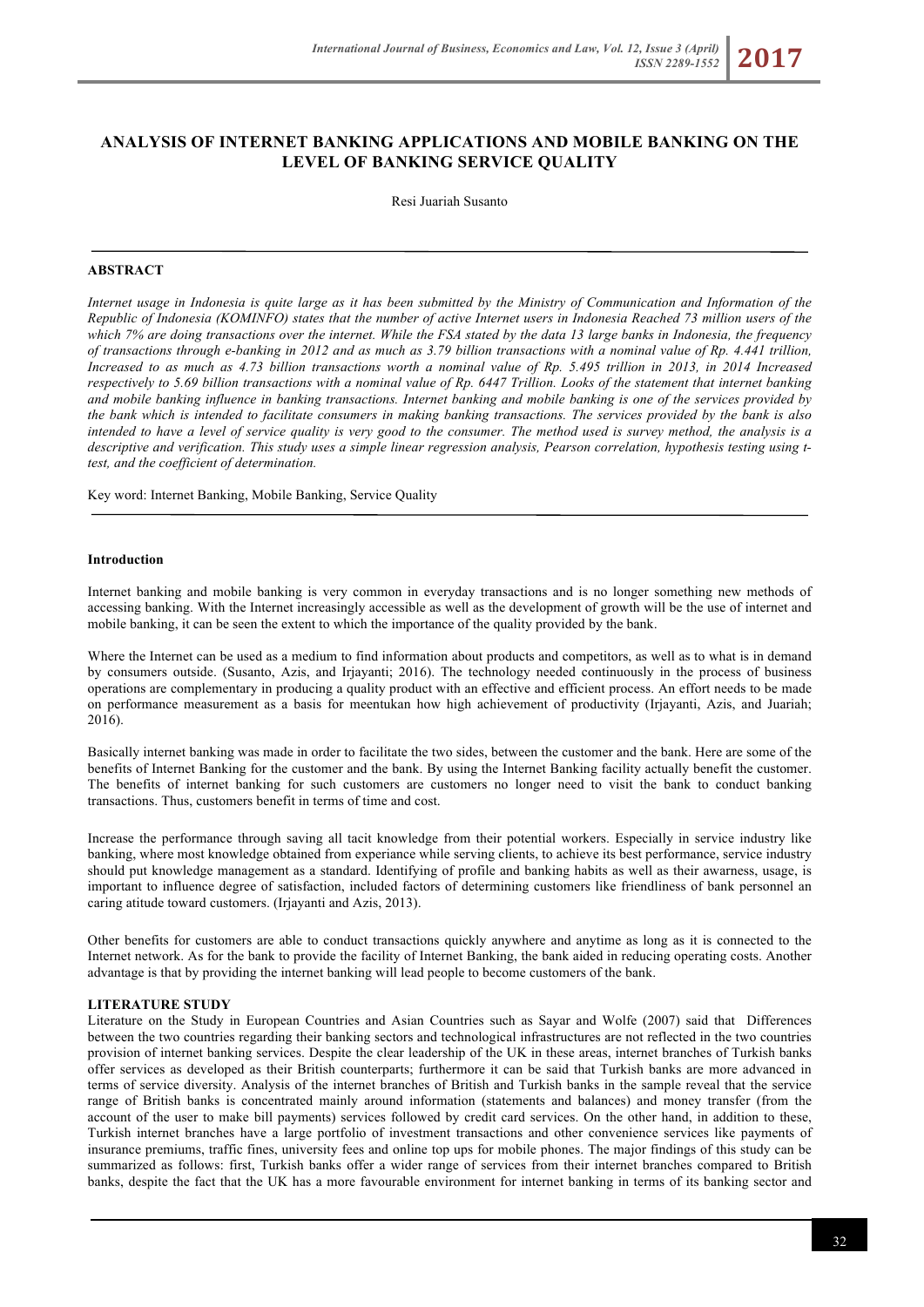technological infrastructure. Second, the main reasons for this are advanced to be the different banking cultures of two countries and the technology appetite of Turkish banks. Finally, a difference is observed in the approaches of banks towards the issue of "security" where Turkish banks rely on technology to avoid fraud and British banks prefer more conventional methods to discourage it. We also conclude, consistent with other findings in the literature, that; despite all the advantages a bank enjoys by offering internet banking services, the decision of customers to use these services depends primarily on their perceptions, especially those related to security and ease-of-use issues.

According to the fourth survey of Internet user survey there are seventeen million Internet users in Taiwan (coming third in Asia behind South Korea with fifty-three million and China with twenty-five million). However, not every Internet is an Internet banking customer. Hong Kong and Singapore are the Asia Pacific areas recording the most frequent engagement in financial activities in virtual space. The same survey noted that the security issue is a major influence on the growth of Internet banking because of the processing of sensitive personal information involved. So it may be said that Internet banking in Taiwan is in its formative stage and offers considerable scope for growth. (Ya-Yueh Shih and Kwoting Fang, 2004)

# **INTERNET BANKING**

Internet banking is a young banking innovation with an unclear and uncertain future. Issues include the nature of the impact of internet banking in the context of changes already occuring within the industry such as escalating competition, changing consumer behaviour and needs, globalisation, deregulation, disintermediation and the emergence of new financial service models. Fuhers, despite the range of inhibiting and motivating factors identified regarding the diffusion of innovation (Bradley and Stewart, 2002).

Karen Furst, et al (1998) said Internet banking is the use of the Internet as a remote delivery channel for banking services, Including traditional services, such as opening a deposit account or transferring funds Among different accounts, as well as new banking services, such as electronic bill presentment and payment, the which allow customers to receive and pay bills over the bank's website.

From this sense, can be defined simply that internet banking is a form of internet media utilization by the bank to promote and conduct transactions online at the same time, both of the products that are conventional and new.

# **Mobile Banking**

According to the dictionary of computer and information technology MOBILE BANKING (M-Banking) means banking facilities through mobile communication such as handphone.Dengan provision of facilities similar to ATM but to take the money in cash. (Http://www.total.or.id/info. php? kk = Mobile% 20Banking)

With the M-Banking, the banks tried to facilitate access to its customers in conducting their with M-Banking service, customers of banks that already have the service certainly did not need to go to the ATM or Bank office.

Almost all banks in Indonesia has provided M-Banking either SIM tolkit (Menu Service Data) or plain text (sms manual) or known as SMS banking.

M-Banking advantages is that it can be accessed by all mobile phone users with the type GSM M-Banking facilities have several drawbacks including the access to the CDMA mobile phone users, not all CDMA operators have M-Banking services.

# **Quality of Services**

Quality of service is often defined as the fulfillment of the desires of business customers as well as the accuracy of service delivery in order to meet customer expectations. According Wyckof in Fandi Tjiptono (2007: 59) argues that Quality of service is the level of excellence (excellence) is expected in control of excellence to meet customer desires.

To achieve the level of excellence, every employee should have certain skills, such as good and neat, be friendly, show morale and attitude are always ready to serve, quiet work, not high-minded because they feel needed, to master a good job tasks in part or departement and other parts, is able to communicate well, understand the language of gestures (gesture) customers, and have the ability to handle customer complaints in a professional manner.

# **Measuring Quality of Services**

In one study of SERVQUAL by Parasuraman (1988) involving 800 customers (which is divided into four companies) aged 25 years and above, it was concluded that there are five dimensions of SERVQUAL as follows (Parasuraman, et al., 1988), quoted by Rambat Lupiyoady (2006 : 182)

- a. Tangibles
	- The ability of a company to indicate its existence to external parties. Appearance and abilities of physical infrastructure companies which may be provided by a service provider. This includes physical facilities (eg, buildings, warehouses, etc.) equipment and tools used (technology), as well as the appearance of employees.
- b. Reliability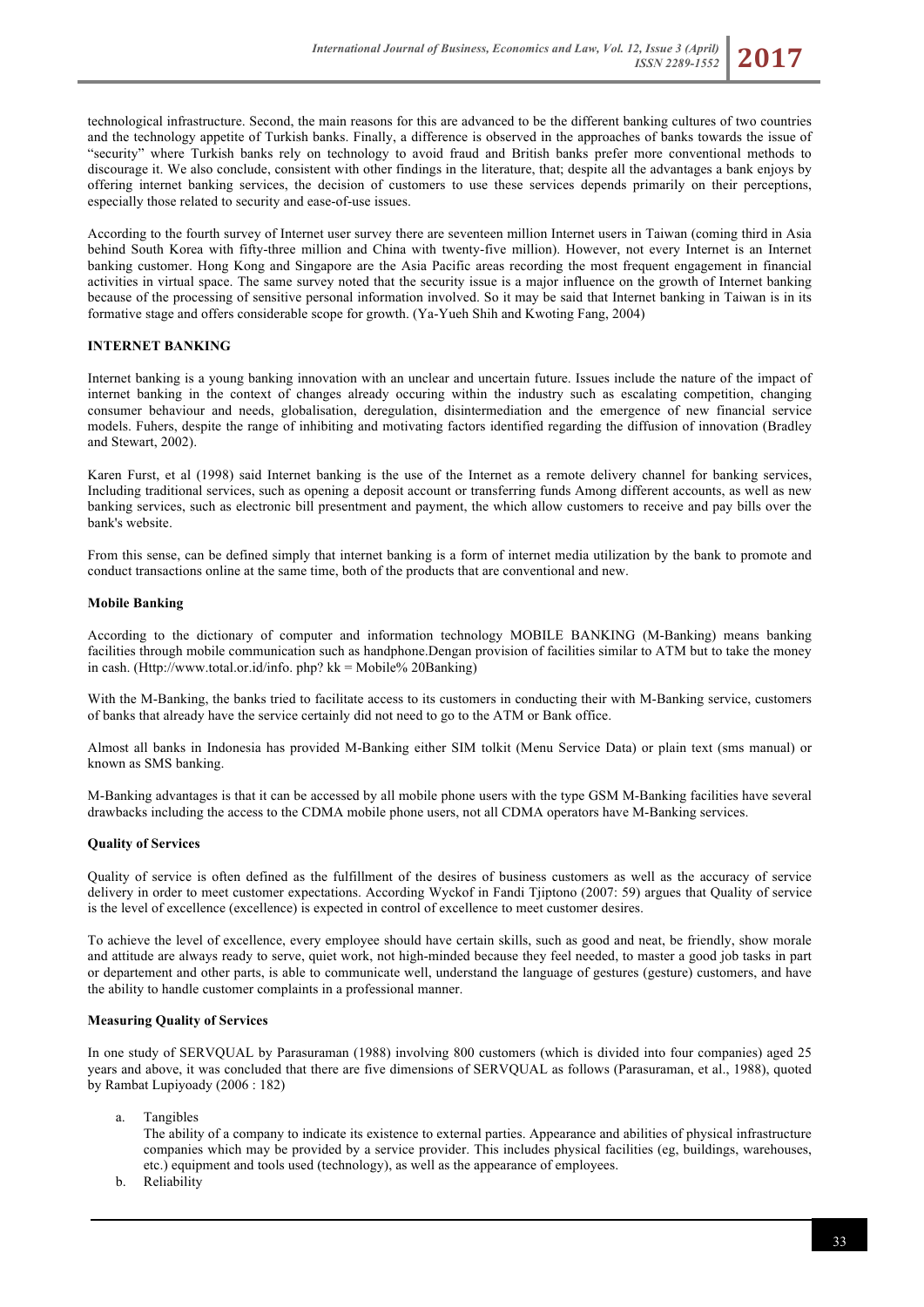The company's ability to provide services to the promise of accurate and reliable.

c. Responsiveness

A policy to assist and provide fast service (responsiveness) and right to the customer, with the delivery of clear information.

d. Assurance

Knowledge, politeness, and the ability of the company's employees to gain confidence of the customers to the company. This includes several components, among others, communication (communication), credibility (credibility), safety (security), competence (competence), and manners (courtesy).

e. Empathy

Providing a genuine concern and the individual or individuals that is provided to customers by striving to understand the desires of consumers.

Quality of service is not measured from the perspective of service providers but more important from the viewpoint of customer. This is because the customer who purchase and consume these services, so it should be when the assessment of the quality of services performed by essentially customer. customer is the buyer remains that have the ability to buy and implement the company's purchases.

# **RESEARCH METHODOLOGY**

The method used in this research is survey method. While this type of research is associative causal (Sugiyono, 2009: 11). Associative research is research that aims to determine the relationship between two or more variables. This research using questionnaire and Spearman Rank correlation.

#### **Population and Sample Resecarh**

The population in this study are customers who use internet banking and mobile banking at Bank Syariah Mandiri. Population of this study amounted to 90180. To determine the sample size, it can be used formula Slovin (Sugiono, 2009) as follows:

$$
n = \frac{N}{N(d)^2 + 1}
$$

Information :

n : Number of samples

N : Number of population<br>d : desired level of precisi : desired level of precision that is equal to  $10\%$ 

The formula is based on the number of samples obtained as follows

n = 
$$
\frac{90180}{90180(0.1)^2 + 1} = 99,88
$$
  
n  $\approx 99$  responden

 So the sample used in this study were 99 respondents. The sampling technique using a convenience sampling technique, in this case based on random sampling, namely anyone who incidentally met with investigators can be used as a sample, when viewed people who happen to encounter it suitable as a data source

# **Variable Operationalization**

Below is a table operationalization of variables, namely:

| Variable             |     |    | <b>Sub Variable</b> | <b>Indicator</b>                                                                                                                        |  |
|----------------------|-----|----|---------------------|-----------------------------------------------------------------------------------------------------------------------------------------|--|
| I-banking<br>banking | dan | m- | Software            | Menu is beneficial for customers of i-<br>banking and m-banking<br>Applications are diverse<br>Application as needed<br>System standard |  |
|                      |     |    | Database            | Information clear transactions<br>The transaction information known only<br>to the customer                                             |  |
|                      |     |    | Personel            | Servicing of customer service easier to<br>understand<br>Services as needed                                                             |  |
|                      |     |    | Prosedur            | Ease the time of registration<br>Easy to use                                                                                            |  |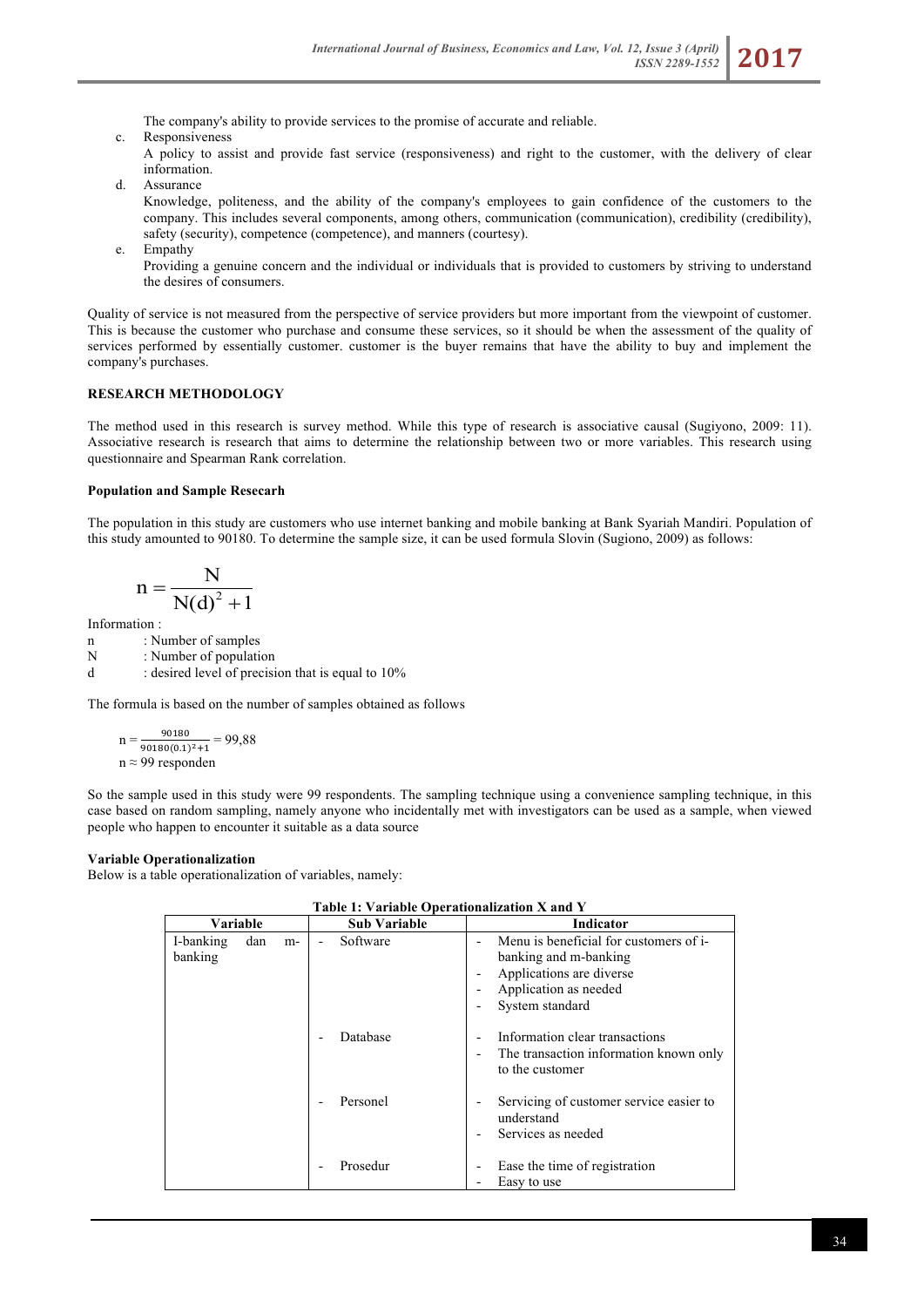| Variable        | <b>Sub Variable</b>             | <b>Indicator</b>                                                                                                                                                            |
|-----------------|---------------------------------|-----------------------------------------------------------------------------------------------------------------------------------------------------------------------------|
| Service Quality | Reliability<br>$\mathfrak{a}$ . | The current speed of transactions<br>Tariff on certain types of transactions<br>independent internet banking and<br>mobile banking self<br>Confidentiality of customer data |
|                 | Responsiveness<br>b.            | Alertness of the bank in dealing with<br>customers<br>The response of banks to clients                                                                                      |
|                 | Assurance<br>$\mathcal{C}$      | Guarantee the security of current<br>transactions                                                                                                                           |
|                 | Emphaty<br>d.                   | Information that could be accounted for<br>bank<br>Understanding of client issues                                                                                           |
|                 | Untangibles<br>e.               | Menu that can be understood<br>View company's Web site as needed                                                                                                            |

#### **Data types**

Data used in this study are primary data and secondary data. In this study the primary data obtained through a questionnaire on the internet banking and mobile banking in Bank Syariah Mandiri. Secondary data obtained through the study of books, journals and other written materials.

#### **Data analysis**

To determine the application of internet banking and mobile banking is done by Bank Syariah Mandiri do observes, questionnaires, data collection on the website. And to know the perception of the customer as well as the influence of internet banking and mobile banking on the level of service at the bank using a questionnaire distributed to a number of clients.

Data obtained from the questionnaire answers were processed and analyzed by using Likert scale with a scale of  $5 =$  strongly agree,  $4 = \text{agree}$ ,  $3 = \text{undecided}$ ,  $2 = \text{disagree}$ ,  $1 = \text{strongly disagree}$ .

According Sugiyono (2009: 93) Likert scale used to measure attitudes, opinions, and perceptions of a person or group of people on fenomenasosial. With Likert scale, variables to be measured in describe into indicator variables. Then these indicators serve as a starting point to construct items instrument that can be a statement or a question.

# **Respondents Against I-Banking and M-Banking**

Here are the respondents put forward by the customers using internet banking applications and mobile banking on i-banking and m-banking based on a statement has been made by the author.

To determine the overall responder about I-banking and m-banking, the categorization is made in advance. Here is a recap of the score table for each statement in I-banking and m-banking.

| Table 2: Respondents answer Variable Accumulation For I-Banking and M-Banking |  |  |
|-------------------------------------------------------------------------------|--|--|
|                                                                               |  |  |

| $\bf No$ | <b>Ouestion</b>                                                                                                                | <b>Score</b> |
|----------|--------------------------------------------------------------------------------------------------------------------------------|--------------|
|          | Registration facilitation of i-banking and m-banking is very simple<br>and as costumer needed                                  | 401          |
| 2        | The system used in the i-banking and m-banking was up to standard<br>on the i-banking and m-banking standalone Islamic banks   | 390          |
| 3        | The use of i-banking and m-banking is easy to use by customers                                                                 | 400          |
| 4        | Any use i-banking and m-banking customers can find out<br>information on transactions that have been carried out               | 411          |
| 5        | Application services offered by i-banking and m-banking has been<br>very good                                                  | 405          |
| 6        | All information i-banking and m-banking is only known by the<br>customers of i-banking and m-banking                           | 419          |
|          | Employee customer service explain i-banking and m-banking is<br>very easily understood by customers of i-banking and m-banking | 403          |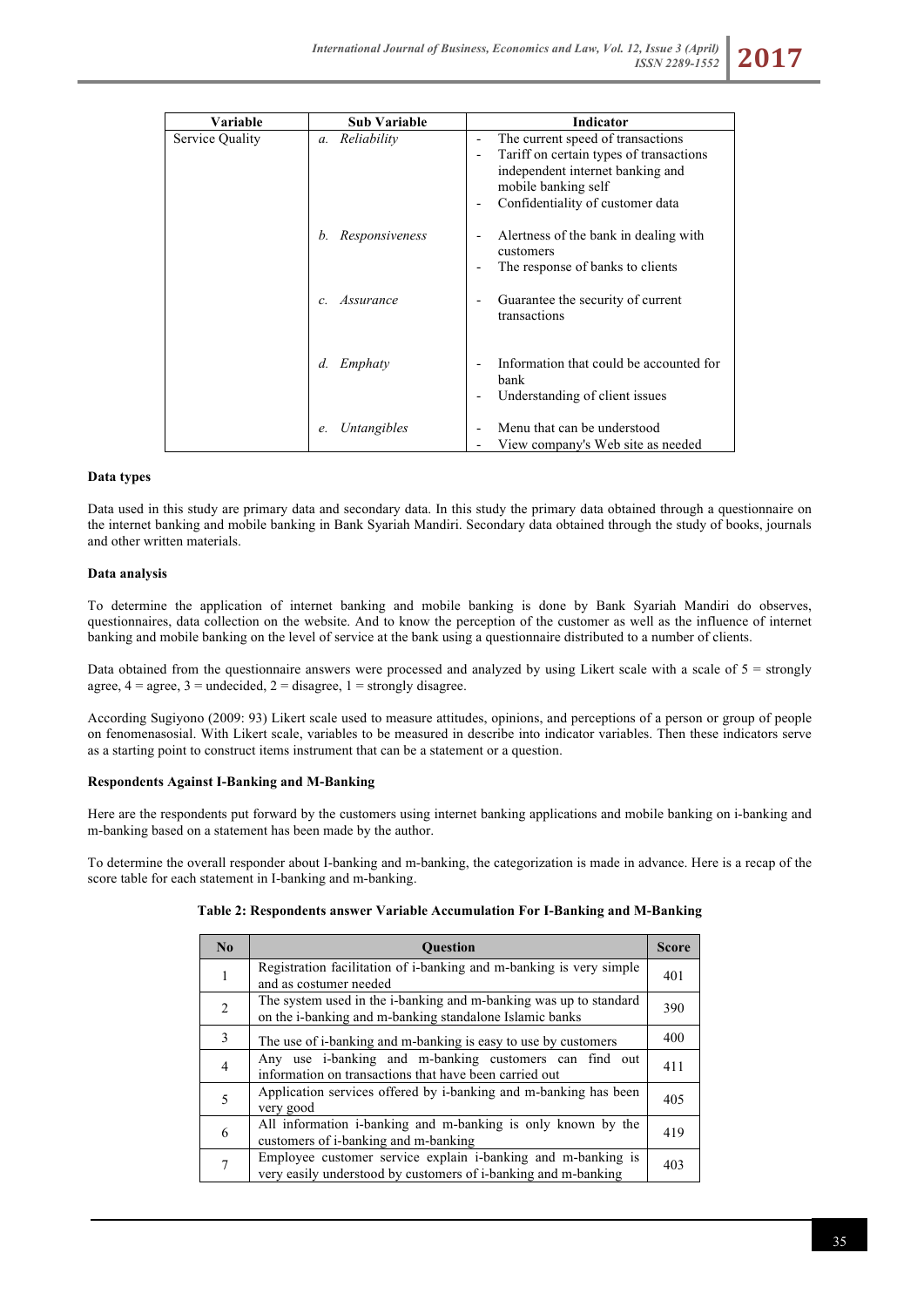| No    | <b>Ouestion</b>                                                                                                      | <b>Score</b> |
|-------|----------------------------------------------------------------------------------------------------------------------|--------------|
| 8     | The services provided by employees to customers i-banking and m-<br>banking is very satisfying                       | 407          |
| 9     | Customer i-banking and m-banking to benefit more from the menu<br>provided in the application such as toll charging  | 415          |
| 10    | There is a donation app, zakat and takaful in i-banking and m-<br>banking that makes it easy to simultaneously serve | 412          |
| Total |                                                                                                                      |              |

Based on calculations, the total score for the variable I-banking and m-banking. Further calculations and scores are presented in the following picture:



Based on calculations, the total score to i-banking and m-banking is 4063 which is located between the range of 3366 and 4158. Thus i-banking and m-banking in general are in either category.

# **Respondents Against Service Quality**

To know responder comments about the overall service quality, then the categorization made in advance. Here is a recap of the score table for each statement in service quality.

| $\bf No$ | <b>Ouestion</b>                                                                                                    | <b>Score</b> |
|----------|--------------------------------------------------------------------------------------------------------------------|--------------|
| 1        | Transactions run smoothly for quick access when using i-banking and<br>m-banking                                   | 401          |
| 2        | Bank providing security assurance within the time the transaction<br>took place                                    | 399          |
| 3        | Cost of transactions, relatively affordable by the customer in using<br>the facilities i-banking and m-banking     | 405          |
| 4        | Confidentiality of customer data secured                                                                           | 411          |
| 5        | The menu is presented in trasaksi i-banking and m-banking is very<br>easy to understand and complete               | 380          |
| 6        | The bank is always eager to serve the customers using i-banking and<br>m-banking                                   | 409          |
| 7        | Data and information provided by the banks can be justified                                                        | 411          |
| 8        | Bank can accept and understand the problems faced by customers i-<br>banking and m-banking with either             | 412          |
| 9        | Banks are very responsive to the issues facing customers i-banking<br>and m-banking                                | 413          |
| 10       | Interface / look of the website is very easy to understand and<br>appropriate to the needs of the 397 transactions | 390          |
| Total    |                                                                                                                    |              |

|  |  | Table 3: Accumulated Answer Respondents For Variable Services Quality |
|--|--|-----------------------------------------------------------------------|
|--|--|-----------------------------------------------------------------------|

Based on calculations, the total scores for variabel service quality. Further calculations and scores are presented in the following picture:

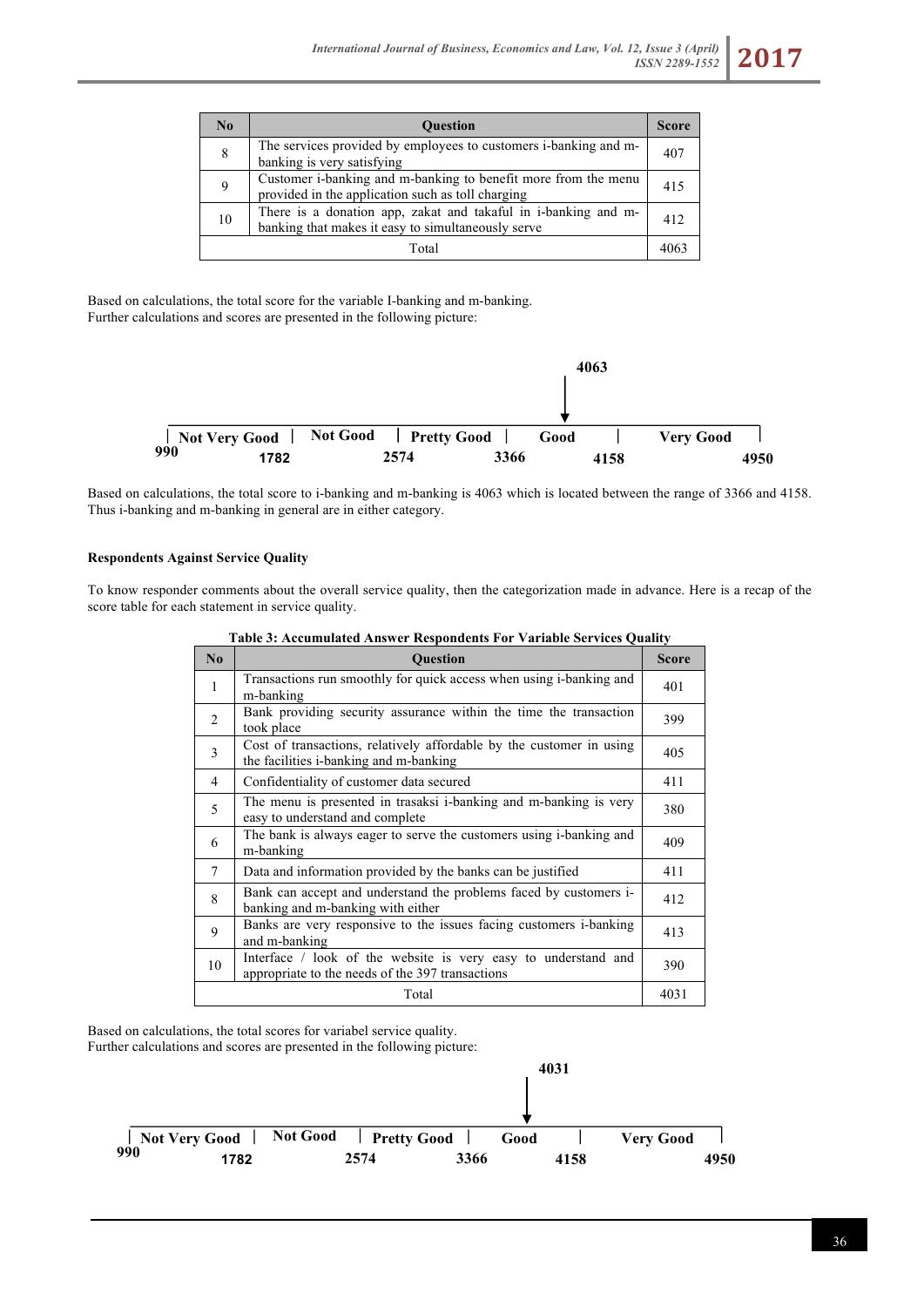Based on calculations, the total score for the level of service is 4031 which is located between the range of 3366 and 4158. Thus, the general level of service that are in either category.

### **Spearman Rank Correlation**

To determine the "Effect of I-banking and m-banking to the level of service quality", then we use Spearman rank correlation analysis with the following model:

**Hypothesis :**

 $H_0: p = 0$  (There is no relationship between the I-banking and m-banking (X) The service quality (Y))  $H_1: \rho \neq 0$  (There is a link between the I-banking and m-banking (X) The service quality (Y))  $\alpha = 0.05$ 

Since there are the same value, then the value of Spearman Rank correlation coefficient was calculated by the equation (2). Correction value  $T_x = 2227.5$ Thus:

$$
\sum x^2 = \frac{N^3 - N}{12} - \sum T_x = \frac{99^3 - 99}{12} - 2227, 5 = 78622, 5
$$

Value Correction:  $T_v = 2151$ thus:

$$
\sum y^2 = \frac{N^3 - N}{12} - \sum T_y = \frac{99^3 - 99}{12} - 2151 = 78699
$$
  

$$
\sum d_i^2 = 28986.5
$$
  

$$
r_s = \frac{\sum x^2 + \sum y^2 - \sum d_i^2}{2\sqrt{\sum x^2 \sum y^2}} r_s = \frac{78622.5 + 78699 - 28986.5}{2\sqrt{78622.5x78699.5}} = 0.816
$$

Hypothesis testing

H0: β = 0 means that there is no influence between i-banking and m-banking (X) on the level of service (Y). H1:  $\beta \neq 0$  means that there is influence between i-banking and m-banking (X) on the level of service (Y). The formula used in the above test the hypothesis that using student t test:

$$
t_{hit} = \frac{r\sqrt{n-2}}{\sqrt{1-r^2}} = \frac{0,816\sqrt{99-2}}{\sqrt{1-0,816^2}} = 13,89
$$

With  $\alpha$ = 5% and dk = n-2 = 97 obtained t table value of 1.98.

Based on the following test criteria:

1. Accept Ho if -t table <t <t table

2. Reject Ho if  $t$  table or t  $\leq t$  table

Based on the calculations above, can be obtained t value of 13.89. Because the value of the t (13.89)> t table (1.98), then Ho is rejected. That is, there is influence between i-banking and m-banking (variable X) on the level of service (Y).

With significance level of 5% or a confidence level of 95%, there is a relationship between the i-banking and m-banking with the level of service in Bank Syariah Mandiri. Thus it can be concluded that the higher i-banking and m-banking, the higher the level of service.

Because the correlation coefficient values we calculate equal of 0,816, it can be concluded there is a significant relationship between the i-banking and m-banking (X) with the level of service (Y).

Reject H0 if the Sig. (2-tailed) or p-value (no significant correlation). Accept H0 if the Sig. (2-tailed) or p-value> (correlation is not significant). Because the value of Sig. (2-tailed) or p-value =  $0.000 \le 0.05$ , then H0 is rejected. In other words, with a significance level of 5% or a confidence level of 95%, a significant relationship between the i-banking and m-banking (X) with the level of service (Y), with the direction of positive relationships. The higher the i-banking and m-banking, the higher the level of services in commercial banks.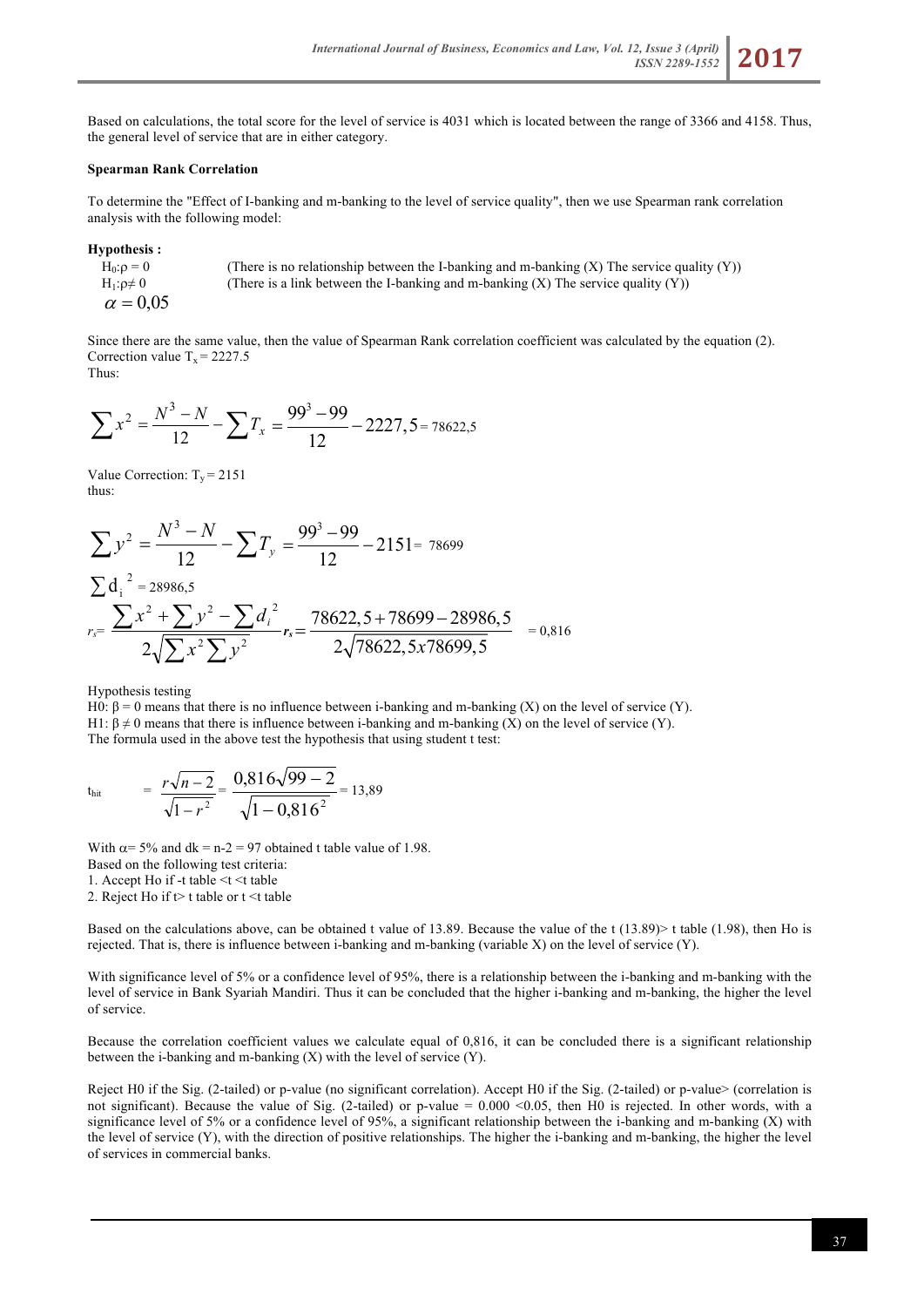### **Analysis Coefficient of Determination**

The magnitude of the effect of i-banking and m-banking (variable X) on the level of service  $(Y)$  is indicated by the coefficient of determination with the following formula:

 $KD = r^2 \times 100\%$ KD  $= (0.816)^2$  x 100 %  $= 66.5\%$ 

That is, i-banking and m-banking (variable X) effect of 66.5% against the level of service (Y). While the rest of 33.5% can be explained by other variables not examined by the author.

#### **Conclusion**

Results of testing the hypothesis on the effect of variable application of internet banking and mobile banking show that:

- $T_{\text{count}}$  values for variable applications internet banking and mobile banking amounted to 13.98 while ttabel 1.98 with a value of 0.05 indicates that the application of internet banking and mobile banking have a significant effect on the level of service at Commercial Bank.
- R<sub>square</sub> value of 66.5%, amounting to 66.5% indicates that the variable change service levels can be explained by the determinant variables in the model, while the remaining 33.5% influenced by other variables.
- The effect of the application of Internet banking and mobile banking on the level of service is of 66.5% because the respondents gave a positive response.

#### **Suggestion**

Based on the conclusions outlined above, the researchers tried to give suggestions as inputs for the company in improving consumers' purchase decisions. As for suggestions that can researchers proposed based on the above conclusions are as follows:

- 1. Given the level of service to internet banking and mobile banking is only 66.5%, the bank should maintain and increase quality of service provided to customers of Bank Syariah Mandiri who use internet banking and mobile banking
- 2. In order for the customer more loyal to the bank, the commercial banks prefer the needs of customers in various transactions through internet banking and mobile banking by providing seamless network without restriction network (not accessible).
- 3. Submission of clear communication of customer service to its customers do with the intense, it is done so that more customers feel the service Internet banking and mobile banking are more than satisfactory.

### **REFERENCES**

- Bradley, L.. & Stewart, Kate. (2002). A Delphi study of the drivers and inhibitors of Internet banking. International Journal of Bank Marketing
- Carrington, M., Languth, P. dan Steiner, T. (1997), The Banking Revolution Salvation or Slaughter, Ptiman, London.
- Daniel, E. (1999), "Provision of electronic banking in the UK and Republic of Ireland", International Journal of Bank Marketing, Vol.17 No.2, PP. 72-83
- Finnish Bankers' Association (2002), Internet page, available at: www.pankkiyhdistys.fi/english
- Furst, Karen, William W. Lang, and Daniel E. Nolle (1998). "Technological Innovation in Banking and Payments: Industry Trends and Implications for Banks," Quarterly Journal 17, 3, Office of the Comptroller of the Currency, December.
- Irjayanti, M, and Azis, A, M. 2013. Knowledge Management for Banking Industry Continuous Improvement. Jurnal Teknologi, page 55-59.
- Irjayanti, M. Azis, A, M, Juariah, R. 2016. Penerapan Teknologi untuk Meningkatkan Produktivitas Usaha Kecil Menengah (Preliminary Study pada Industri Kreatif Usaha Kecil dan Menengah di Jawa Barat). Banking and Management Review
- Karjaluoto, H., Mattila, M. dan Pento, T. (2002), "Electronic banking in Finland Consumer beliefs and reactions to a new delivery channel", Journal of Financial Services Marketing, Vol.6 N o.4, PP. 346-61
- Kotler, Philip, dan Gary Armstrong, 2005, *Prinsip-prinsip Pemasaran*, Edisi 11, Jilid 1 dan 2, Jakarta ; Erlangga.

Lupiyoady, R, A. Hamdani, 2006. *Manajemen Pemasaran Jasa*. Jakarta: Salemba Empat

- Mols, N, P. (1999), " The Internet and the banks' strategic distribution channel decisions", International Journal of Bank Marketing, Vol.17 No.6, PP. 295-300
- Riswandi, B, A.. 2005. *Aspek Hukum Internet Banking*. Jakarta : Rajawali Pers.
- Sayar, C and Wolfe, S. 2007. Internet Banking Market Performance: Turkey versus the UK. International Journal of Bank Marketing, vol. 25 no 3, pp 122-141.
- Shih, Y and Fang, K. 2004. The Use of a Decomposed Theory of Planned Behavior To Study Internet Banking in Taiwan. Internet Research, volume 14. Number 3 page 213-223
- Sugiyono. 2009. *Metode Penelitian Kuantitatif Kualitatif dan R&D*. Bandung: Alfabeta.

Sugiyono. 2009. *Statistika Untuk Penelitian*. Bandung: Alfabeta

- Susanto, R, J. Azis, A, M. Irjayanti, M. 2016. Pelatihan Penggunaan Komputer dan Penggunaan Media Sosial Berbasis Internet. Jurnal Dharma Bhakti STIE Ekuitas, vol. 01 no 01, page 28-31
- SWA, 2013 http://swa.co.id/business-strategy/management/gebrakan-transaksi-online-mandiri-dengan-kartu-debit Tjiptono, F. 2007, Pemasaran Jasa, Malang: Banyumedia Publishing.